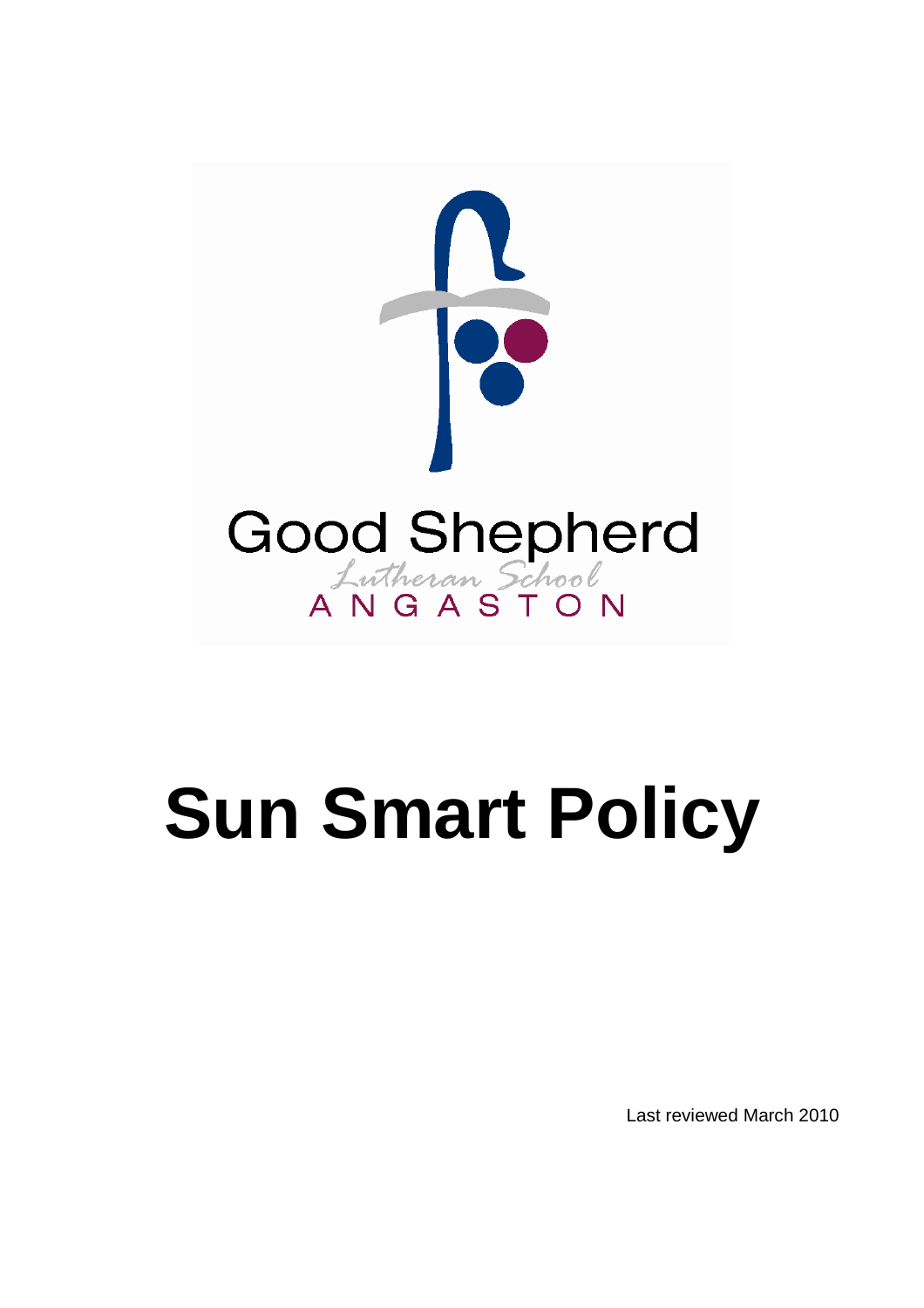## **Rationale**

Australia has the highest incidence of skin cancer in the world with two out of every three people developing some form of skin cancer before they are 70. Skin damage, including skin cancer, is the result of cumulative exposure to the sun. Sun exposure in the first 10 years of life determines, to a substantial degree, the likelihood of skin cancer developing later in life.

Cancer Council SA advises people protect their skin at times when the ultraviolet (UV) radiation level is 3 and above—this is when it is strong enough to cause damage to unprotected skin. For much of South Australia, UV radiation levels are 3 and above everyday from September to April and it is during these months that sun protection is necessary.

Cancer Council SA recommends that a skin protection policy be in place from 1 September until 30 April when UV radiation levels are 3 and above. It is highly recommended that UV radiation levels are monitored, particularly during May and August as they still may be 3 or above depending on your location. Cancer Council SA also recommends that particular care should be taken between 10 am  $-$  3.00 pm, when the UV radiation levels are at their highest.

It is important to balance sun protection with safe sun exposure for the production of vitamin D for bone growth and development. During May to August, at times when the UV radiation level is below 3, sun protection for most people is not necessary.

### **Aims**

The aims of Good Shepherd Lutheran Primary School Skin Protection Policy are to promote among children, staff and parents:

- Positive attitudes towards skin protection.
- Lifestyle practices which can help reduce the incidence of skin cancer and the number of related deaths.
- Personal responsibility for and decision making about skin protection.
- Awareness of the need for environmental changes in our school to reduce the level of exposure to the sun.

#### **Implementation**

This policy is for implementation from 1 September to 30 April. Outside of this time care should also be taken when the ultraviolet radiation level is 3 (moderate) and above.

The purpose of the policy is to ensure that all members of our primary school, including Out of School Hours Care (OSHC) programs, are protected from skin damage caused by the harmful rays of the sun.

It is an expectation that all staff, students and parents of Good Shepherd Lutheran Primary School, inclusive of the Out of School Hours Care Program will use the following skin protection strategies: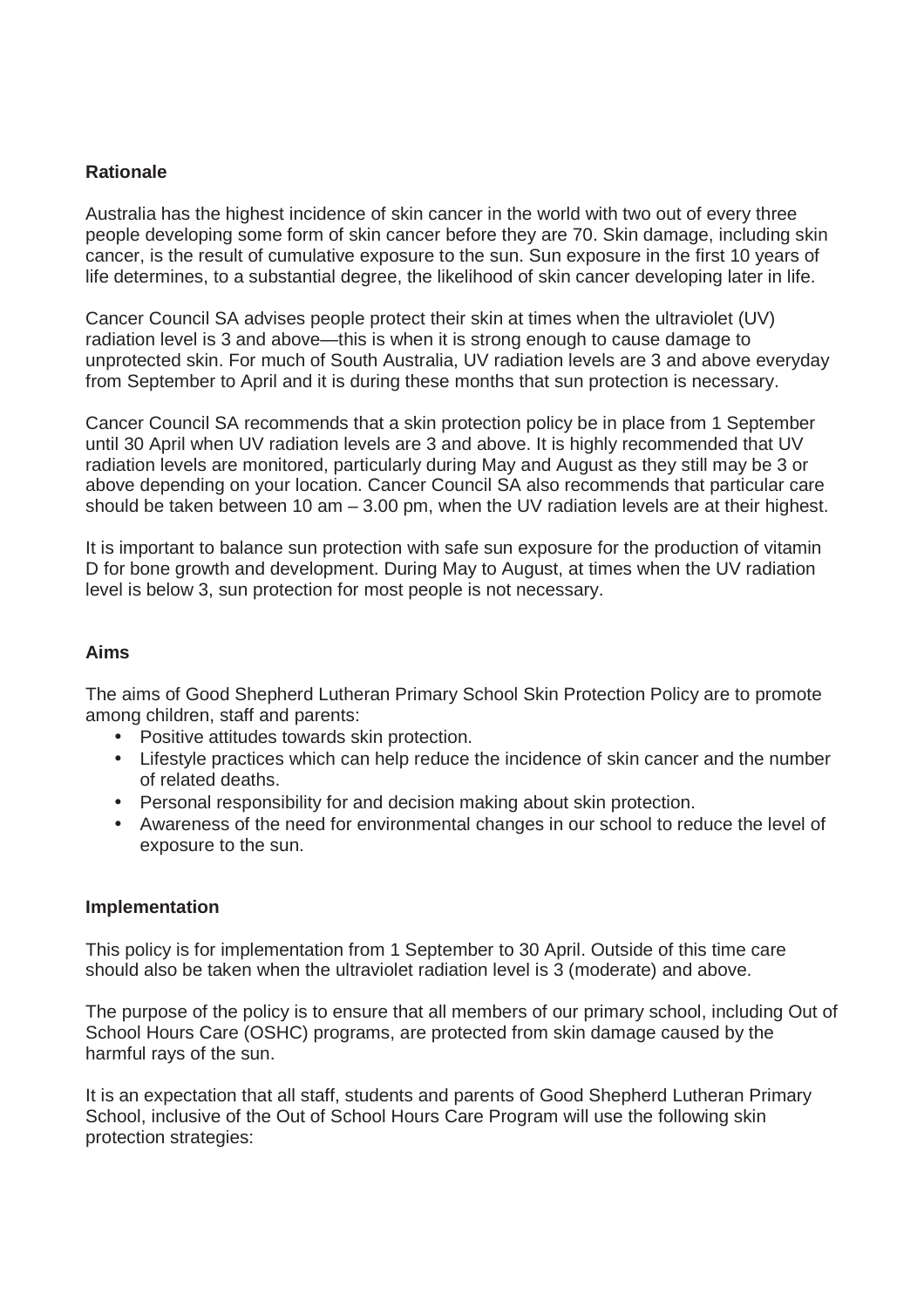1. Take particular care if in the sun between the hours of 10 am and 3 pm and when the ultraviolet radiation level is 3 (moderate) and above outside of these times.

1.1 Where possible, outdoor activity sessions will be held in shaded areas. 1.2 Whenever possible, all outdoor activities, including Vacation Care programs (where applicable), will be scheduled before 10 am and after 3 pm, conducted indoors, or in the shaded areas of the school.

## 2 Use the shade of trees, pergolas, umbrellas and tents whenever outdoors.

2.1 Tree planting is a substantial strategic consideration at the school.

2.2 The sandpit and play equipment area to be a priority for shade structure planning. 2.3 The further provision of shaded areas will appear as a priority on any forward planning documents for the school. Eg Outside the new Multi Purpose Hall

3 Wear appropriate clothing that protects the skin.

3.1 Students, staff and parents will be expected to wear an approved broad brimmed hat, legionnaire style hat, or a bucket hat whenever they are involved in outside activities. Children not wearing an appropriate hat will be sat out of play in the shade. (NO HAT, NO PLAY) 3.2 Students are to wear school uniform where the shirts have collars and at least elbow length sleeves, longer style shorts/skirts and rash vests or t-shirts for swimming, if using an outside pool.

3.3 Students attending Vacation Care programs at the school will be instructed to wear clothing that protects the skin (no singlet or midriff tops) and appropriate hats (no baseball caps or visors). Parents are to be advised of this prior to the program commencing.

4 Students will be encouraged to apply a broad spectrum, water resistant sunscreen with an SPF of 30+ to clean, dry skin, 15–20 minutes before going outdoors for lunch or curriculum activities. Sunscreen should be reapplied every two hours if outdoors for a prolonged period of time (i.e. sports days, excursions, camp), or more frequently if involved in water activities or perspiring.

4.1 Adequate time must be allowed for students to apply sunscreen before going outdoors. 4.2 Parents will be encouraged to supply sunscreen for their children, although there will be bulk sunscreen packs available at school.

4.3 Sunscreen application will be encouraged before going out to lunch or any outdoor activity between 10 am and 3 pm.

5 Reinforcing the Sun Smart message in all school activities and in general school procedures is an important strategy in the adoption of the skin protection behaviours.

5.1 Staff will be encouraged to routinely role model appropriate Sun Smart strategies in all school activities.

5.2 Skin cancer prevention will be included in the curriculum at each year level.

5.3 Staff will be encouraged to keep up to date with new information and resources through contact with Cancer Council SA